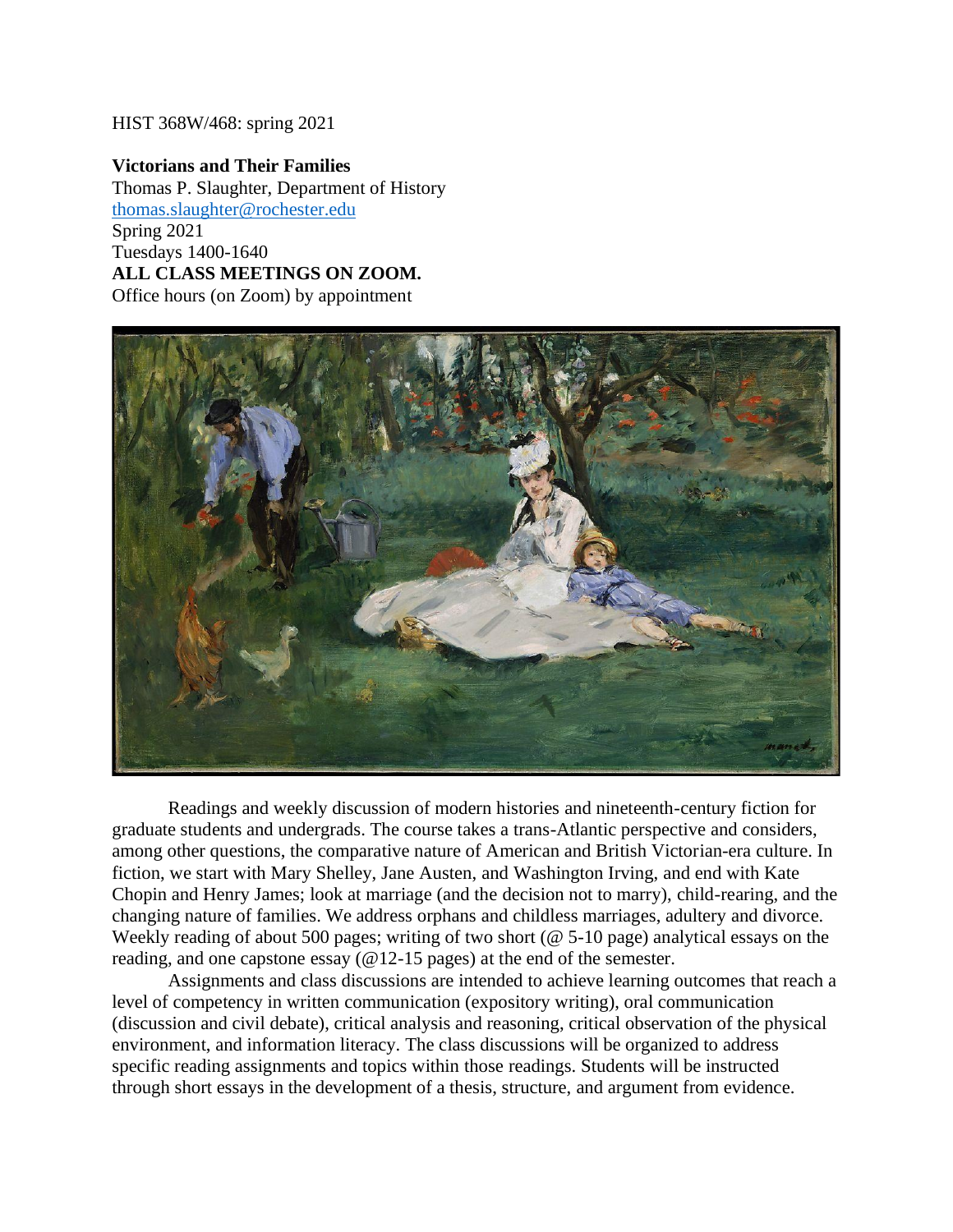Students will also be guided to thoughtful criticism of texts and perspectives, their own, each other's, and those of the authors whose work we read. Finally, students will be introduced to historical methods and the specific vocabularies of family history.

The College's credit hour policy on undergraduate courses is to award 4 credit hours for courses that meet for the equivalent of 2 periods of 75 minutes each week. Students enrolled in HIST 368W are expected to devote at least eight hours each week to identifying the main lines of argument in course readings, working alone or in groups, and completing written assignments. Attendance and active participation in class in discussions are mandatory.

**Students with disabilities:** The University of Rochester respects and welcomes students of all backgrounds and abilities. In the event you encounter any barrier(s) to full participation in this course due to the impact of disability, please contact the Office of Disability Resources. The access coordinators in the Office of Disability Resources can meet with you to discuss the barriers you are experiencing and explain the eligibility process for establishing academic accommodations. You can reach the [Office of Disability Resources](http://www.rochester.edu/college/disability/index.html) at: [disability@rochester.edu;](mailto:disability@rochester.edu;) (585) 276-5075.

**Academic honesty:** All assignments and activities associated with this course must be performed in accordance with the University of Rochester's Academic Honesty Policy. Cheating and plagiarism are serious offenses and will be treated as such. Anyone who engages in such activities will be turned over to the College Board on Academic Honesty for disciplinary action, as outlined at [http://www.rochester.edu/College/honesty/.](http://www.rochester.edu/College/honesty/) For a helpful discussion of plagiarism (including subtle instances), see the American Historical Association's, ["Defining](https://www.historians.org/teaching-and-learning/teaching-resources-for-historians/plagiarism-curricular-materials-for-history-instructors/defining-plagiarism)  [Plagiarism.](https://www.historians.org/teaching-and-learning/teaching-resources-for-historians/plagiarism-curricular-materials-for-history-instructors/defining-plagiarism)"

Required reading: You can get electronic copies of the 19<sup>th</sup>-century books on the syllabus through the UR website, generally from The Hathitrust digital library. The assigned chapters and articles are in a folder on box.com (UR account) that is named "Victorians." I have asked the university bookstore to order three of the modern books that are in print: Nissenbaum, Rose, and Johnson. The books by Houghton and Kelley should be available in electronic copies from the library; at least they said they would be.

## **Undergraduates should not choke over the amount of assigned reading. They should work out a reading list as a subset of the full reading list with me.**

**Grades:**  Attendance and active, informed participation in class discussions: 30% First essay: 20% Second essay: 20% Third essay: 30% (late essays penalized one full grade)

### **No classes on March 3 (Wednesday) and March 30 (Tuesday)**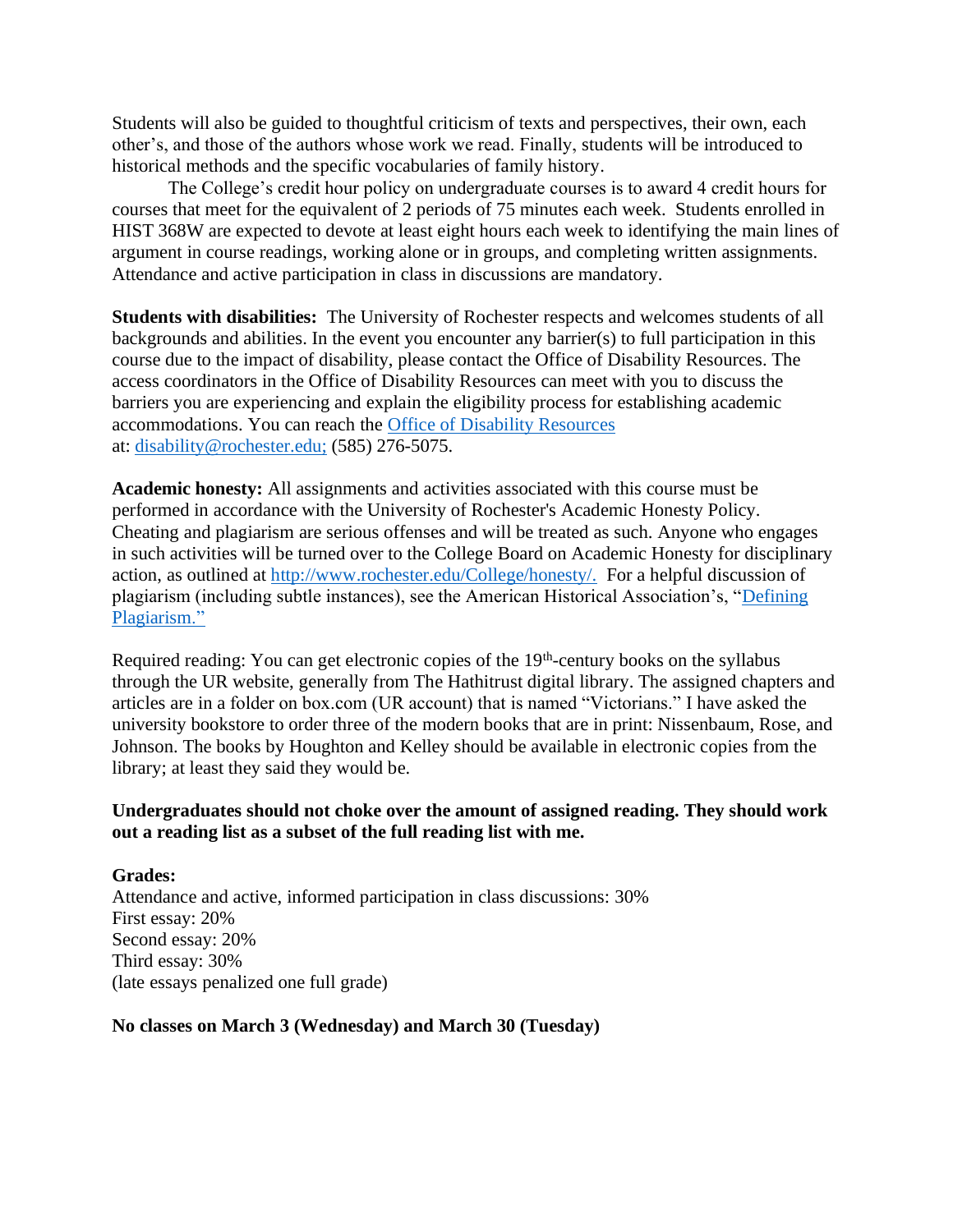Week 1: Introduction

Discuss: \*Mary Shelley, *Frankenstein* (London, 1818).

\*Walter E. Houghton, *The Victorian Frame of Mind, 1830-1870* (New Haven, 1957), Preface and chapter 1.

\*Edward Said, "Jane Austen and Empire," in *Culture and Imperialism* (New York, 1993), 80-97.

# Week 2:

\*Stephanie Coontz, *Marriage, a History: How Love Conquered Marriage* (New York, 2005), chapters 8-12.

\*Jane Austen, *Emma* (London, 1815).

\*John Mullan, "How Jane Austen's Emma Changed the Face of Fiction," *The Guardian*, December 5, 2015.

\*David Lodge, "Beginning," in Lodge, *The Art of Fiction* (New York, 1992), 3-8.

\*Mary Jean Corbett, *Family Likeness: Sex, Marriage, and Incest from Jane Austen to Virginia Woolf* (Ithaca, 2008), chapter 2.

\*Houghton, *Victorian Frame of Mind*, chapter 2.

Week 3:

\*Stephen Nissenbaum, *The Battle for Christmas* (New York, 1996).

\*Charles Dickens, *A Christmas Carol* (London, 1843).

\*Washington Irving, "Christmas," (Christmas, Christmas Eve, Christmas Day, and Christmas Dinner) from *The Sketchbook of Geoffrey Crayon, Gent.* (London, 1820).

\*Gregory H. Singleton, "Protestant Voluntary Organizations and the Shaping of Victorian America," *American Quarterly* 27 (December 1975): 549-60.

\*Houghton, *Victorian Frame of Mind*, chapter 3.

Week 4:

\*Daniel Walker Howe, "American Victorianism as a Culture," *American Quarterly* 27 (December 1975): 507-532.

*\**David D. Hall, "The Victorian Connection," *American Quarterly* 27 (December 1975): 561- 574.

\*Virginia Woolf, "George Eliot," *The Times Literary Supplement*, November 20, 1919.

\*George Eliot, *Middlemarch* (London, 1872), books 1-4.

\*Houghton, *Victorian Frame of Mind*, chapter 4.

Week 5:

\*Eliot, *Middlemarch*, books 5-8 and *Finale*.

\*David Lodge, "Weather," in Lodge, *The Art of Fiction*, 35-68.

\*Rebecca Mead, "How George Eliot's 'Middlemarch' Resonates in the England of 2019," *The New Yorker*, November 21, 2019. https://www.newyorker.com/culture/cultural-comment/howgeorge-eliots-middlemarch-resonates-in-the-england-of-2019 \*Houghton, *Victorian Frame of Mind*, chapter 5.

Week 6:

**\*First essay due: Were American and British Victorianism the same thing? (5-10 pages)**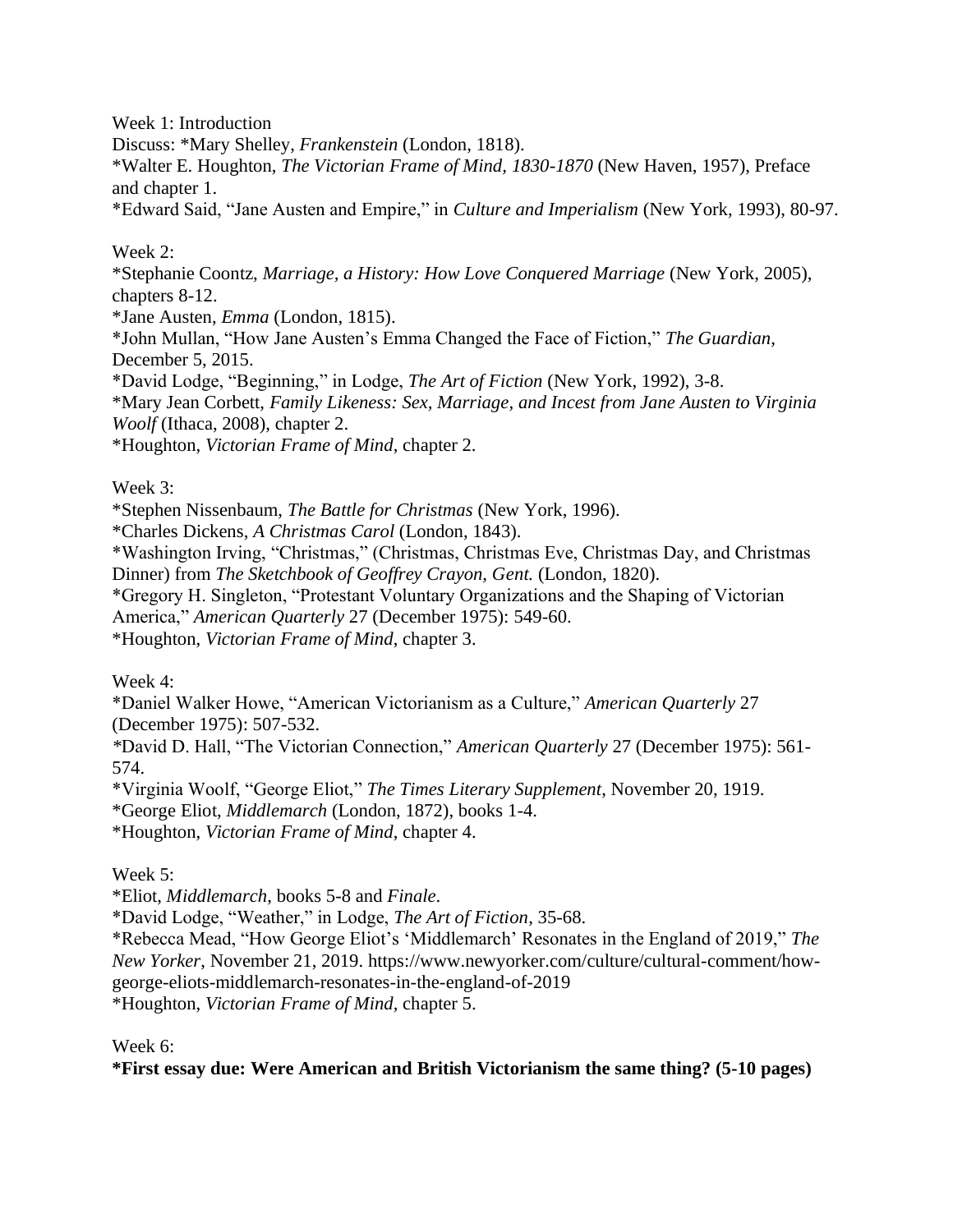Week 7:

\*Mary Kelley, *Private Woman, Public Stage: Literary Domesticity in Nineteenth-Century America* (New York, 1984), chapters 1-6. \*Catharine E. Beecher and Harriet Beecher Stowe, *The American Women's Home* (New York, 1869), Introduction and chapters 1-19. \*James Shapiro, *Shakespeare in a Divided America* (New York, 2020), chapter one. \*Houghton, *Victorian Frame of Mind*, chapter 6.

Week 8:

\*Beecher and Stowe, *American Women's Home*, chapters 20-38 and "An Appeal." \*Kelley, *Private Woman, Public Stage*, chapters 7-12 and Epilogue. \*Shapiro, *Shakespeare in a Divided America*, chapter 2. \*Houghton, *Victorian Frame of Mind*, chapter 7.

## **No class on March 30**

Week 9:

\*Phyllis Rose, *Parallel Lives: Five Victorian Marriages* (New York, 1983), pages 5-140. \*Charlotte Brontë, *Jane Eyre* (London, 1847), chapters 1-19. \*David Lodge, "Defamiliarization," in Lodge, *The Art of Fiction*, 52-55. \*Houghton, *Victorian Frame of Mind*, chapter 8.

Week 10:

\*Rose, *Parallel Lives*, pages 141-270. \*Brontë, *Jane Eyre*, chapters 20-38. \*Mary Jean Corbett, *Family Likeness: Sex, Marriage, and Incest from Jane Austen to Virginia Woolf* (Ithaca, 2008), chapter 4. \*Houghton, *Victorian Frame of Mind*, chapter 9.

## Week 11: **\*Second essay due: What changed, 1830-1880? So what? (5-10 pages)**

Week 12:

\*Michael Gorra, *Portrait of a Novel: Henry James and the Making of an American Masterpiece* (New York, 2012), Preface and Parts  $1 \& 2$ . \*Henry James, *Washington Square* (New York, 1880), chapters 1-17. \*David Lodge, "Point of View," in Lodge, *Art of Fiction*, 25-29. \*Houghton, *Victorian Frame of Mind*, chapter 10 and 11.

Week 13: \*Gorra, *Portrait of a Novel*, Parts 3-5. \*Henry James, *Washington Square*, chapters 18-35. \*Houghton, *Victorian Frame of Mind*, chapter 12 and 13.